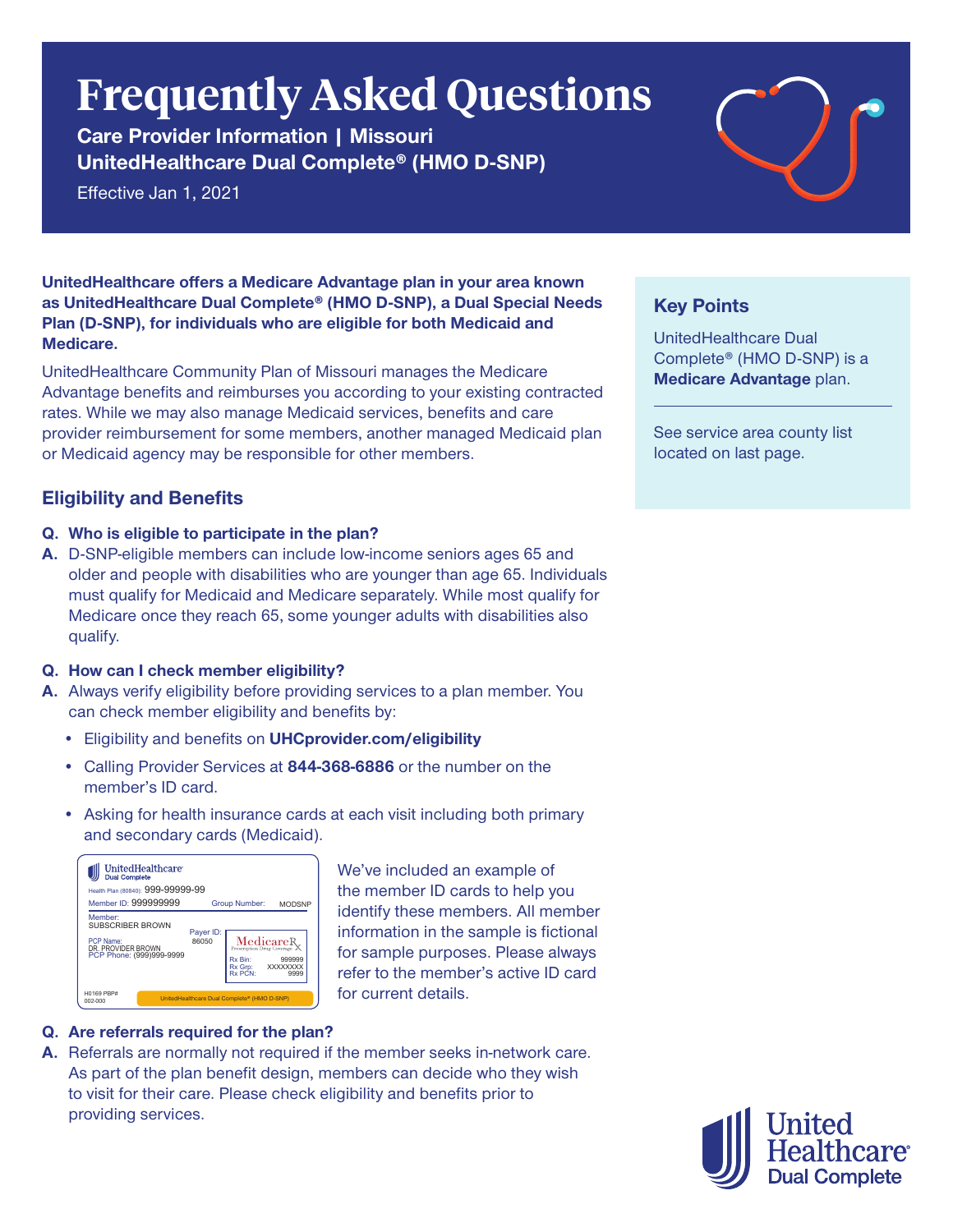#### **Q. What are the member advantages of the plan?**

A. Members can continue to access core Medicare benefits along with Part D (pharmacy) benefits and targeted clinical programs and services. Additionally, the plan offers supplemental benefits and services that are not typically available through original Medicare or Medicaid at no extra cost. These may include:



#### **Dental**

Up to \$3,500 for covered types of preventive and comprehensive dental services



# **Prescription Drug Coverage**

\$0 drug copays on all tiers of covered medications with option for home delivery



# **OTC Items - Debit**

Up to \$1,240 per year on a debit card to buy over-the-counter products



#### **Food Allowance**

Up to \$600 per year on a debit card to buy healthy foods at many retailers



#### **Vision**



# \$0 copay for 1 routine eye exam and \$400 allowance for eyewear

**Transportation**  \$0 copay for 60 one-way rides to or from a doctor's office or pharmacy

Other additional benefits include hearing, foot care, personal emergency response system, a gym membership and Fitbit®, a meal program benefit, virtual doctor and mental health visits, 24-hour NurseLine and UnitedHealthcare® At Home. Each member now has a designated Care Navigator to help guide them through the various questions they may have concerning their health and benefits.

#### **Q. How can a member enroll in a Dual Special Needs Plan?**

**A.** Prospective members can explore their options by visiting **UHCCommunityPlan.com/MO** or speaking to a licensed sales agent. In addition to individuals enrolling during Annual Enrollment Period, October 15 – December 7, plan members may enroll, disenroll or switch plans once per calendar quarter during the first nine months of the year by following the Centers for Medicare & Medicaid Services (CMS) regulatory requirements.

# **Care Provider Reimbursement**

#### **Q. How will I be reimbursed for the plan?**

**A.** We will reimburse you according to your existing Medicare Advantage contracted rates. As the primary payer, we're responsible for the management and payment of the Medicare covered and supplemental services. Since these members are dually eligible for Medicare and Medicaid, they'll have Medicaid as their secondary payer in MO Care providers may not attempt to collect additional reimbursement from D-SNP members whose Medicaid benefits cover all Medicare cost-sharing components. These members aren't responsible for Medicare cost sharing under CMS regulations. Medicare cost sharing includes the deductibles, coinsurance and copays included as part of Medicare Advantage benefit plans.

#### **Q. As a care provider, do I need to be enrolled in Medicaid to receive the remaining reimbursement?**

**A.** At a minimum, you are required to enroll or register with the state Medicaid plan for Medicare secondary cost share billing purposes. Depending on the service and covered benefit level, many DSNP care providers will be required to submit a secondary claim to Medicaid if there is deductible, copayment or coinsurance amount that is the responsibility of the Medicaid payer to cover. This will depend on the member's Medicaid eligibility levels. This may require registering for a care provider Medicaid ID number for reimbursement. If you decide not to enroll or reenroll with the state Medicaid program, you'll give up your ability to seek the secondary payer reimbursement for a dually eligible member.

# **Care Provider Resources**

- To learn more about this new plan, visit **UHCprovider.com/MOCommunityPlan**
- If you have questions, please call Provider Services at **844-368-6886** and select "Health Care Provider."
- Further details around medical and reimbursement policies at **UHCprovider.com/policies** > Medicare Advantage Policies
- Find out more about doing business with us at **UHCprovider.com/guides** > Administrative Guide for Commercial, Medicare Advantage and D-SNP.